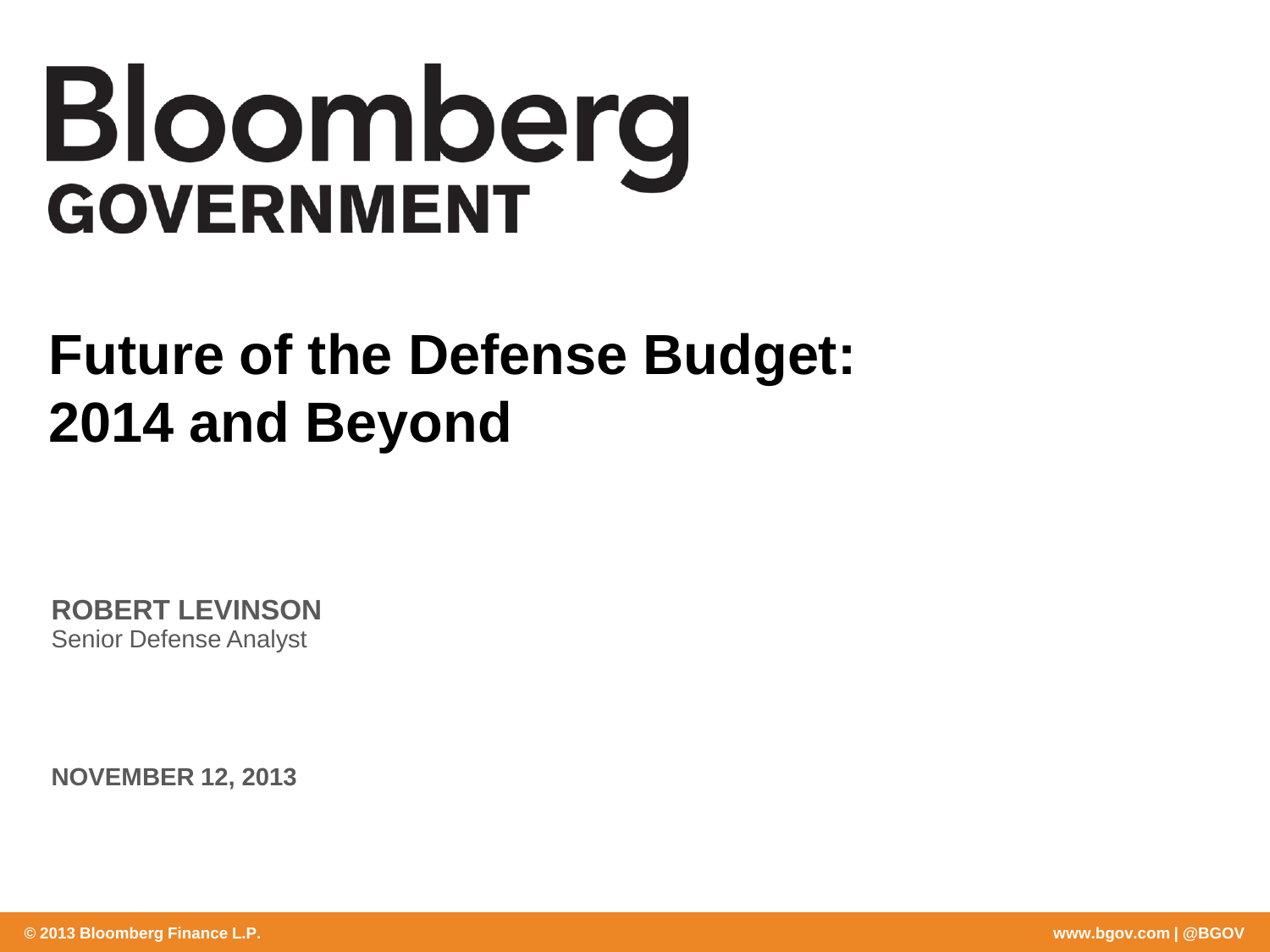# **Findings**

# **Procurement and the overall U.S. defense budget will decline, as they do after every war**

- **EXECUTIVE SUMMARY**<br> **Examples**<br> **Examples**<br> **Example Intervent and the overall U.S. defense budget will decline, as they do after every war<br>
<br>
<b>Procurement and the overall U.S. defense budget will decline, as they do afte** » During the last drawdown (1986-1998) overall defense spending dropped 33 percent and acquisition (Procurement plus Research, Development, Test and Evaluation) fell 51 percent
	- » That pattern yields a \$500 billion budget in fiscal 2018, down from a \$754 billion in fiscal 2008
	- » Sequestration lowers defense budget caps by about \$55 billion a year through fiscal 2021

# **Pentagon's fiscal 2014 posture isn't sustainable**

- » Budget request, House and Senate appropriations, and temporary funds bust fiscal 2014 caps
- » Pentagon planned a 3.9 percent average annual increase in procurement through fiscal 2018

# **Pentagon is expected to accept reality in its fiscal 2015 budget proposal**

» Strategic Choices and Management Review sets up a choice between a large force or a hitech vision, and Defense Secretary Chuck Hagel is signaling that hi-tech is the way forward

# **Services are charting different ways forward**

» Air Force has made modernization its priority post-sequestration; Navy focuses on readiness; Army future still in question

# **Strong international defense sales opportunities won't offset U.S. decline in most sectors**

ö ö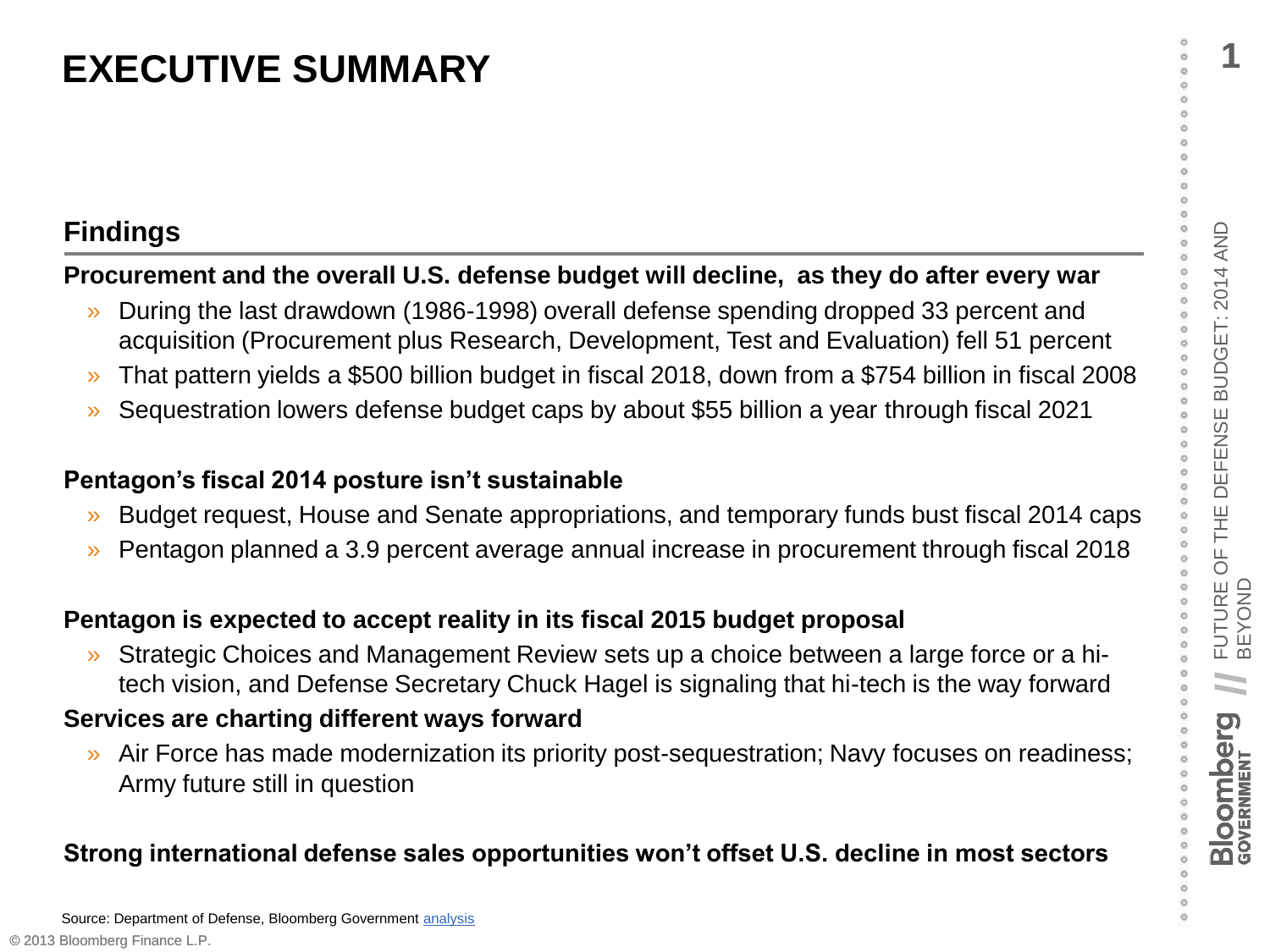# **POSTWAR DECLINE IN DEFENSE SPENDING**

# **Department of Defense Budget Authority**

U.S. defense spending has dropped an average of about 30 percent during the seven years after wars end; acquisition spending has dropped about 46 percent



Constant 2014 dollars in billions

Note: Includes Overseas Contingency Operations Source: Department of Defense

 $\circ$  $\circ$ o  $\circ$  $\circ$ 

 $\circ$  $\alpha$  $\circ$ 

**//**

**Bloomberg** 

FUTURE (<br>BEYOND

FUTURE OF THE DEFENSE BUDGET: 2014 AND BEYOND

DEFENSE

THE<sub>1</sub>

 $rac{1}{\sqrt{2}}$ ö

ö

ö ö

ö  $\circ$ 

ö

ó ó  $\circ$  $\circ$ ö ö

BUDGET: 2014 AND ö ö ö ö ö ö ö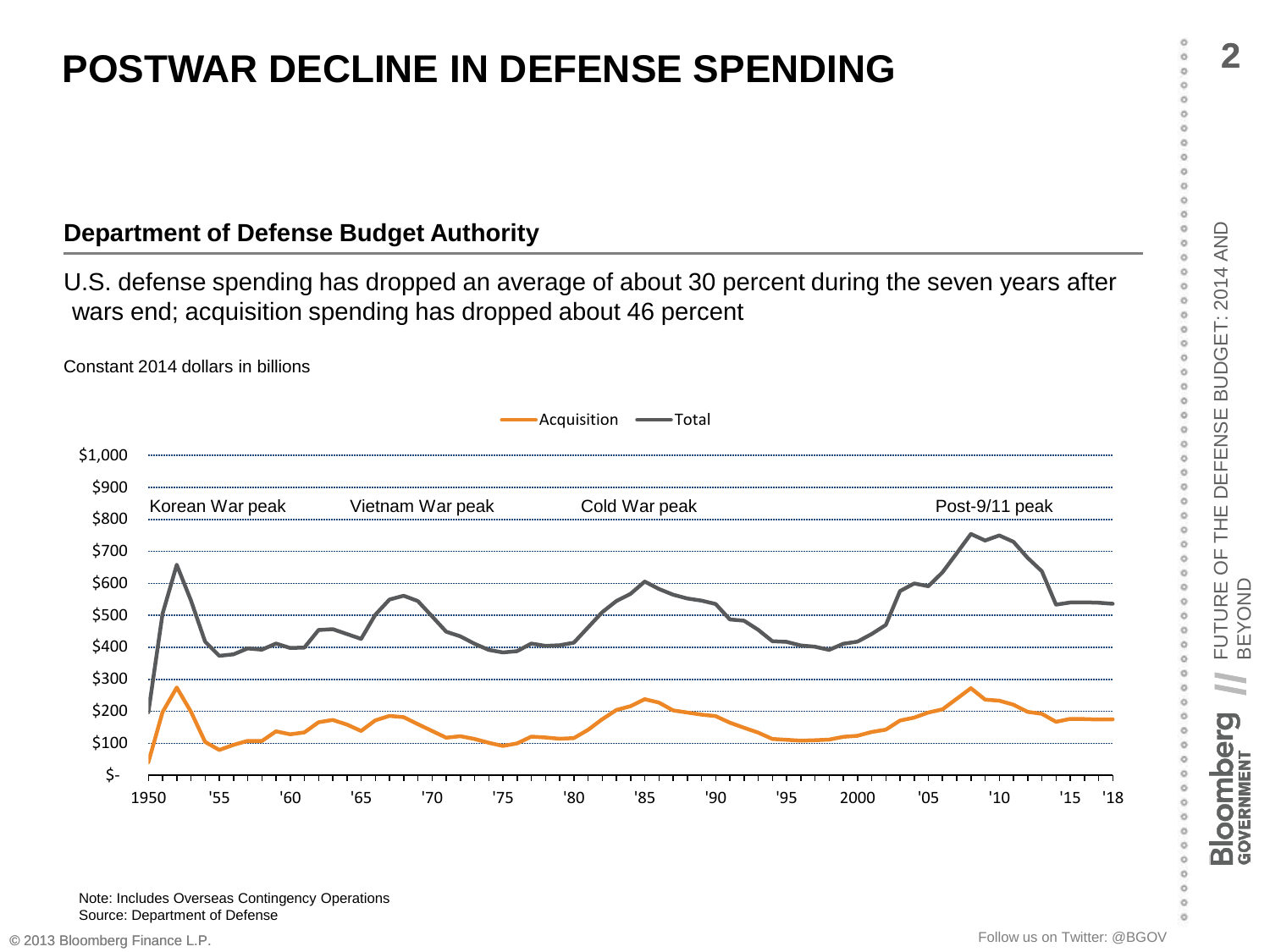# **Past: Fiscal 2013 sequestration cuts weren't really "across-the-board"**

- » Reprogramming pushed money into operations from procurement
- As a result, the CR carries over more fiscal 2013 funds into fiscal 2014, in areas where Pentagon leadership would already want it
- » Military paid its sequester bill using unspent money from prior years
- » Earnings calls show that major defense companies are adapting to new budget reality

# **Present: In fiscal 2014, sequestration would cut \$20 billion from the CR level**

- » Carryover of fiscal 2013 funding level means partial short-term relief from sequestration caps
- » Pentagon is spending at rates near the CR level
- » The fiscal 2014 defense budget request is \$34 billion more than a full-year CR
- FUTURE<br>
Fast: Fiscal 2013 sequestration cuts weren't really "across-the-board"<br>
<br> **Past: Fiscal 2013 sequestration cuts weren't really "across-the-board"**<br>
<br> **Past are substitute CR carres over more fiscal 2013 funds into** » Leaked Pentagon memo shows a preference for protecting major defense acquisition programs while cutting other procurement
	- » Possible layoffs of civilian defense employees

# **Future: Fiscal 2015 budget plan is the beginning of the new normal**

» Secretary Hagel "We do not have the option of ignoring reality or assuming something will change."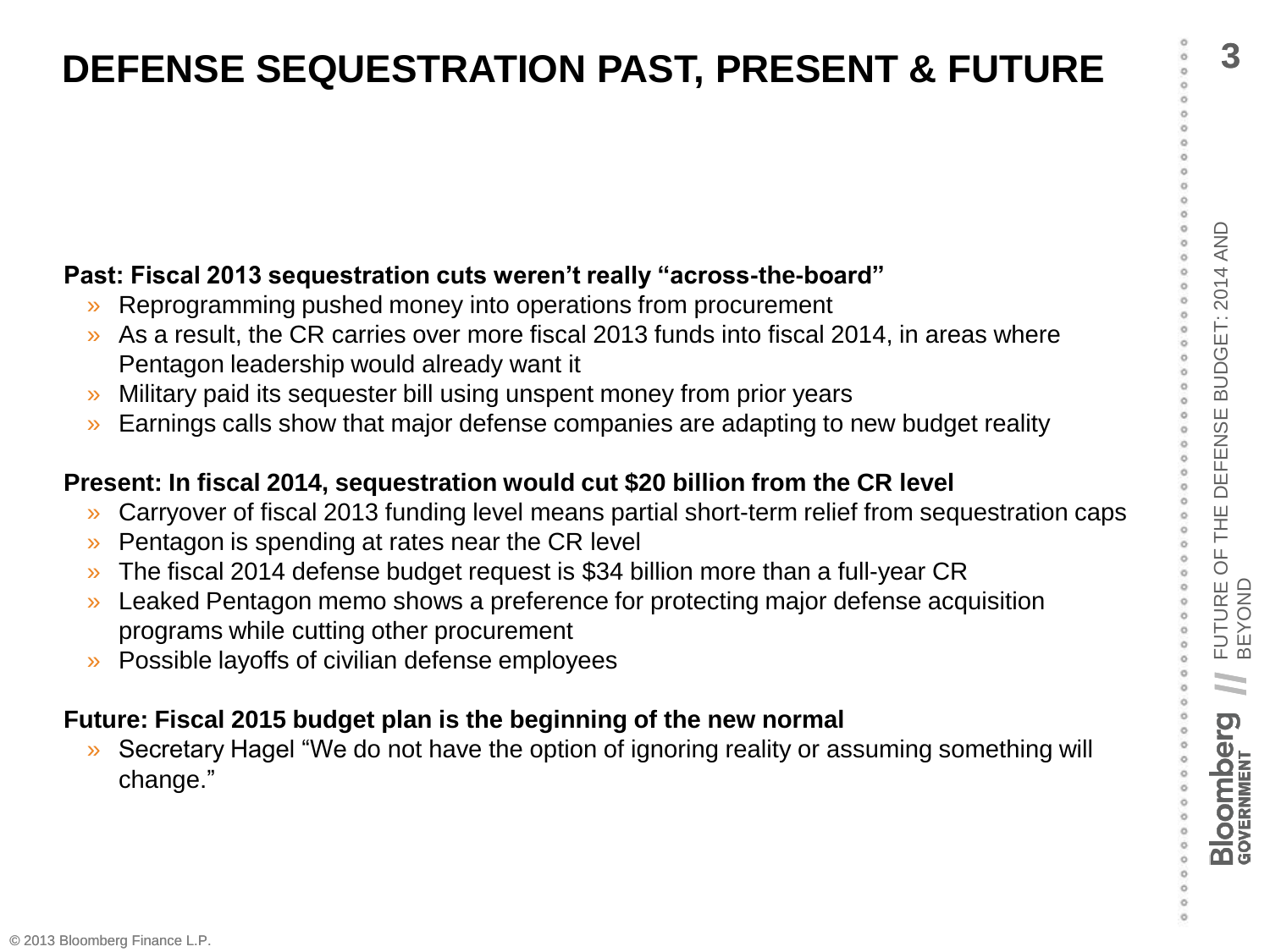ó  $\circ$ ö ö ö **4**

# **REQUIRE SEQUESTRATION**<br> **REQUIRE SEQUESTRATION**<br> **CR, House, Senate and White House plans exceed at least one spending cap**<br>
Senarios<br>
<br> **SORATION**<br>
SACR at fiscal 2013 levels would still exceed defense cap by \$53.9 billi **REQUIRE SEQUESTRATION**

# **CR, House, Senate and White House plans exceed at least one spending cap**

## **Scenarios**

Dollars in billions

- » White House request exceeded the defense cap by \$53.9 billion and nondefense cap by \$35.1 billion
- » A CR at fiscal 2013 levels would still exceed defense cap by \$19.9 billion
- » If House spending bills became law, complying with caps would require \$47.9 billion defense cut, no cuts to nondefense
- If Senate spending bills became law, they would require \$54.1 billion in cuts to defense activities and \$34.3 billion to nondefense to comply with caps

| <b>Spending</b><br>category | <b>Administration</b><br>reauest | <b>House</b><br>appropriations | <b>Senate</b><br>appropriations | CR at 2013 levels | <b>FY 2014 caps</b> |
|-----------------------------|----------------------------------|--------------------------------|---------------------------------|-------------------|---------------------|
| Defense                     | \$552.0                          | \$545.9                        | \$552.2                         | \$518.0           | \$498.1             |
| Nondefense                  | \$504.5                          | \$420.6                        | \$503.7                         | \$468.2           | \$469.4             |
| <b>Total</b>                | \$1,056.5                        | \$966.6                        | \$1,055.9                       | \$986.3           | \$967.5             |

Notes: Totals may not add due to rounding; Budget Control Act specifies separate spending caps for defense (function 050) and nondefense but does not explicitly state an aggregate cap; OMB scoring is based on latest versions of spending bills, including subcommittee versions Sources: [OMB Final Sequestration Report to the President and Congress for Fiscal Year 2013](http://www.whitehouse.gov/sites/default/files/omb/assets/legislative_reports/sequestration/sequestration_final_april2013.pdf), CBO Estimate of the Budgetary Effects of H.R. 8, OMB Sequestration [Preview Report To The President And Congress For Fiscal Year 2014](http://www.whitehouse.gov/sites/default/files/omb/assets/legislative_reports/fy14_preview_and_joint_committee_reductions_reports_05202013.pdf), [OMB Sequestration Update Report to the President and Congress for Fiscal Year 2014](http://www.whitehouse.gov/sites/default/files/omb/assets/legislative_reports/sequestration/sequestration_update_august2013.pdf), CBO Letter [to Paul Ryan](http://www.cbo.gov/sites/default/files/cbofiles/attachments/Ryan House CR 2014.pdf)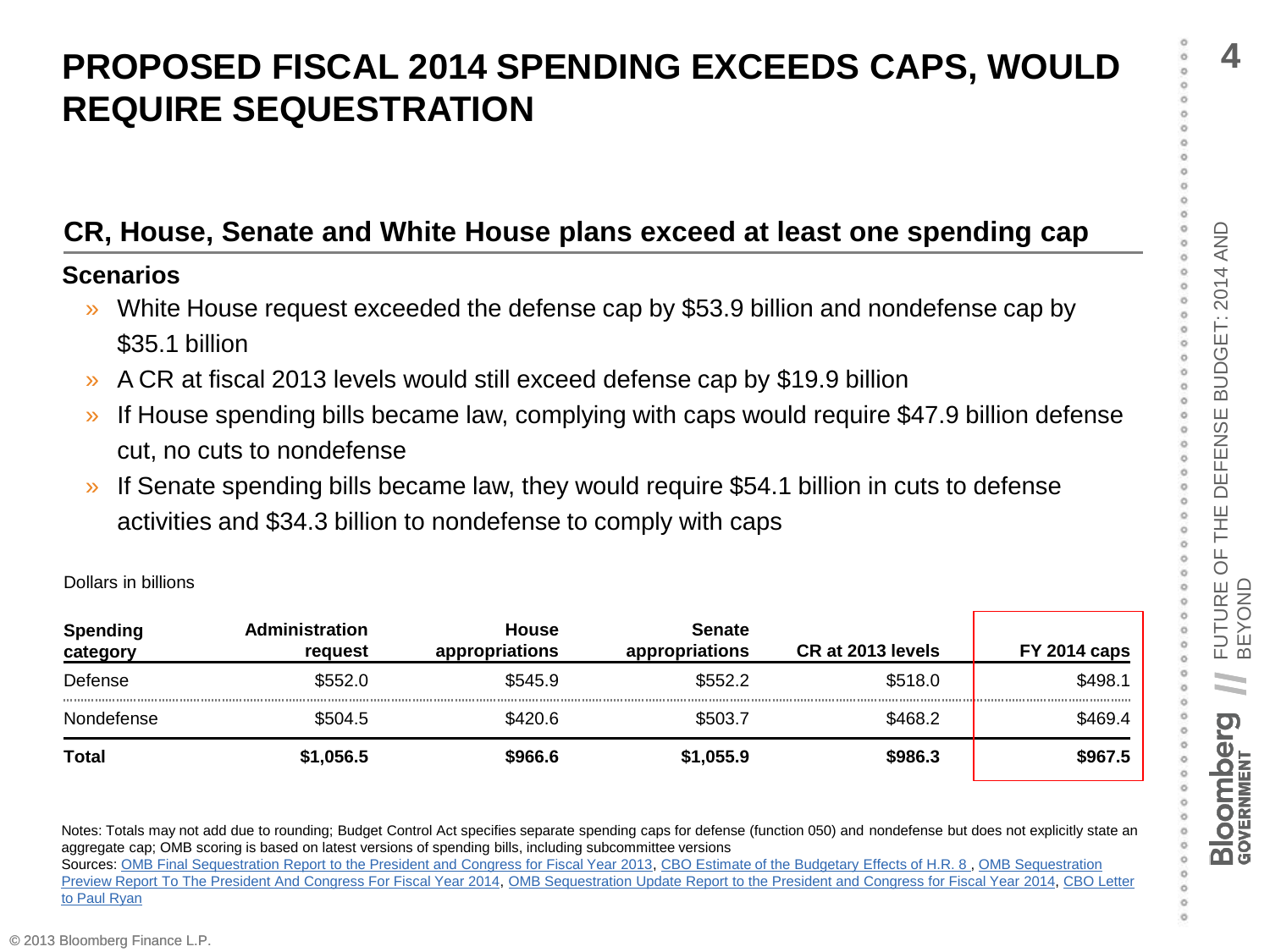# **Pentagon procurement plan is at odds with fiscal reality**

# In the FYDP, procurement grows to \$123.2 billion in fiscal 2018 from \$105.7 billion in fiscal 2014



Source: Department of Defense Fiscal 2014 Future Years Defense Program

**//**

**Bloomberg** 

 $\circ$  $\circ$  $\circ$  $\circ$ 

o  $\circ$  $\alpha$  $\alpha$ ö  $\circ$  $\circ$  $\circ$  $\circ$ ö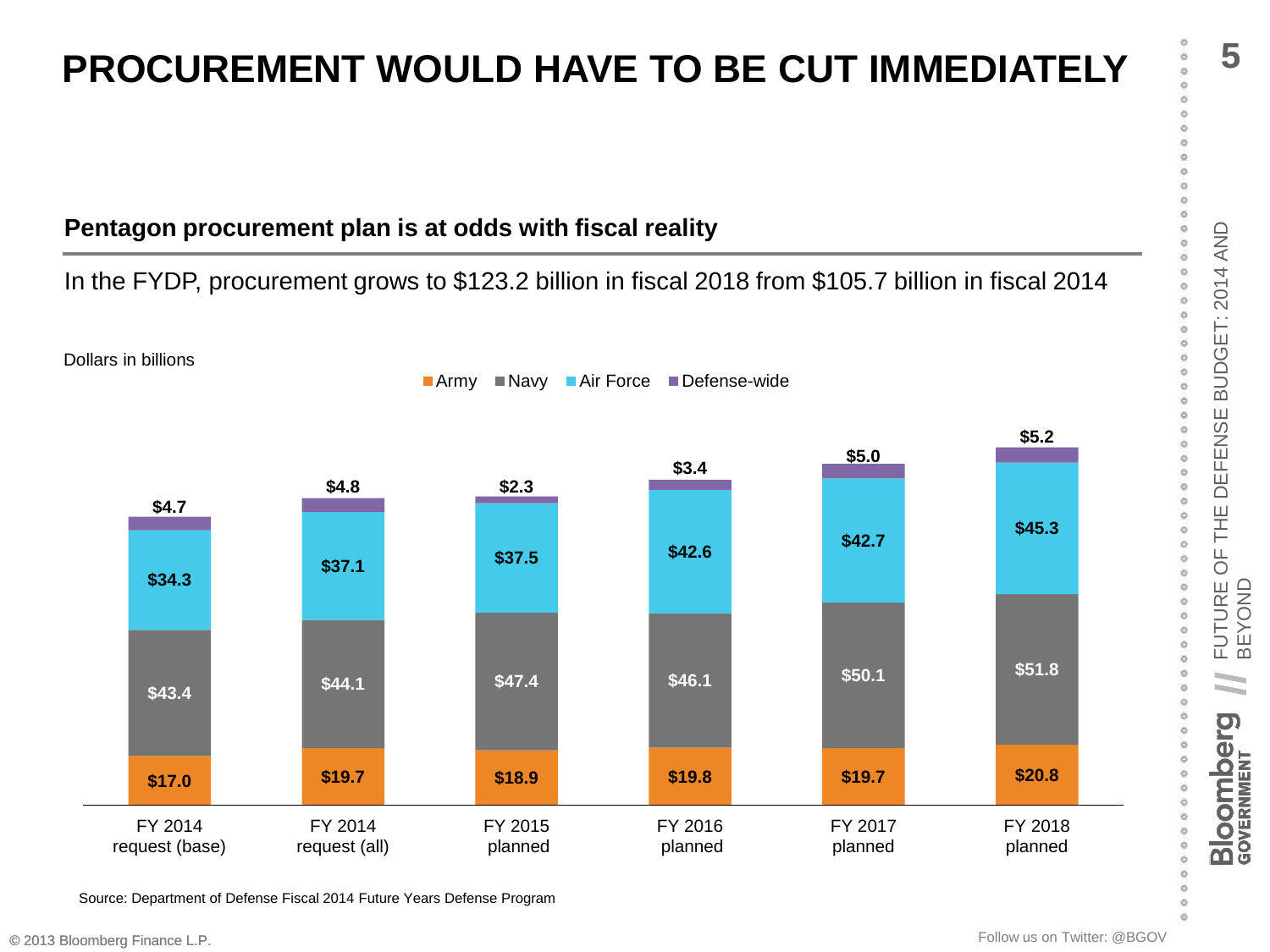**6**

# FISCAL 2015 AND BEYOND DEPENDS ON FISCAL 2014<br>
BUDGET CHOICES AND STRATEGIC PLANS<br>
Results of Strategic Choices and Management Review process<br>
Services building two budgets for fiscal 2015 through fiscal 2019<br>
• One would **BUDGET CHOICES AND STRATEGIC PLANS**

# **Results of Strategic Choices and Management Review process**

# **Services building two budgets for fiscal 2015 through fiscal 2019**

- » One would continue the \$150 billion cut in the fiscal 2014 budget request
- » The other will meet the sequester-level caps

# **Cuts are required to meet president's budget proposal for fiscal 2014 through fiscal 2018**

- » Reduce Army by 40,000 to 70,000 troops below current plan of 490,000
- » Cut 5 fighter squadrons and C-130 fleet

# **Cuts larger than \$150 billion require trade-off between force size and capability**

- » Option 1: Rely on technological dominance
	- Long-range strike bomber, submarine upgrades, F-35, cyber and special ops protected
	- Army loses another 70,000 soldiers; two to three Navy carrier groups cut; 7,000 to 32,000 fewer Marines
- » Option 2: Maintain force size
	- No programmatic details
	- A "decade-long modernization holiday"\*
	- "Massive cuts to procurement and research and development funding"

**Implication:** Continued decline in defense R&D in the fiscal 2014 Future Year Defense Program (FYDP) could jeopardize the Pentagon's ability to maintain technological edge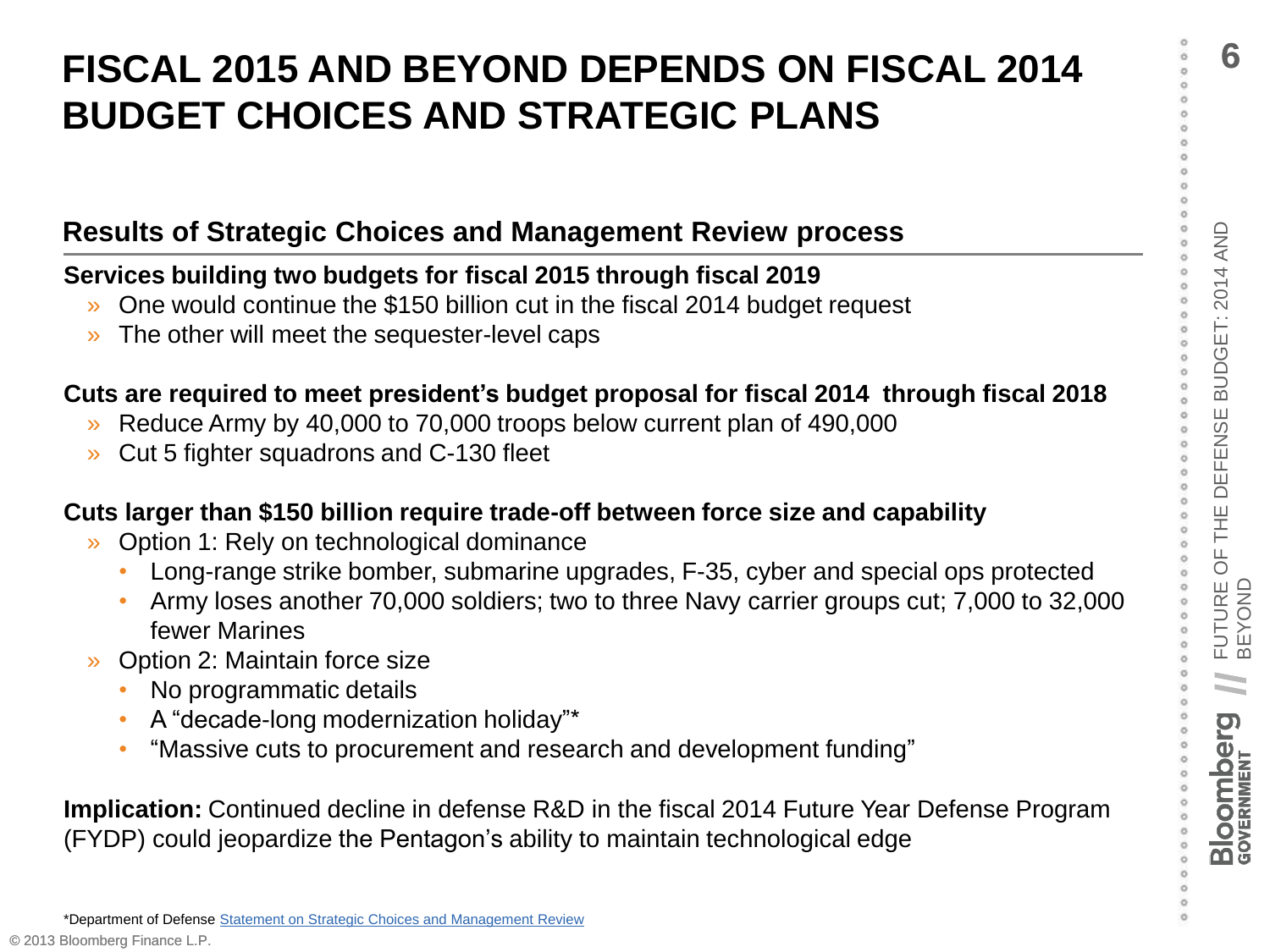

As Army force structure comes down, munitions budget will drop



Source: Department of Defense Fiscal 2014 Future Years Defense Program

**7**

 $\circ$ 

**//**

**Bloomberg**<br>GOVERNMENT

 $\circ$  $\circ$  $\circ$  $\circ$ 

 $^\circ$  $\circ$  $\circ$  $\circ$  $\circ$  $\circ$  $\circ$  $\circ$  $\circ$  $\ddot{\circ}$ ö  $\circ$  $\alpha$ ö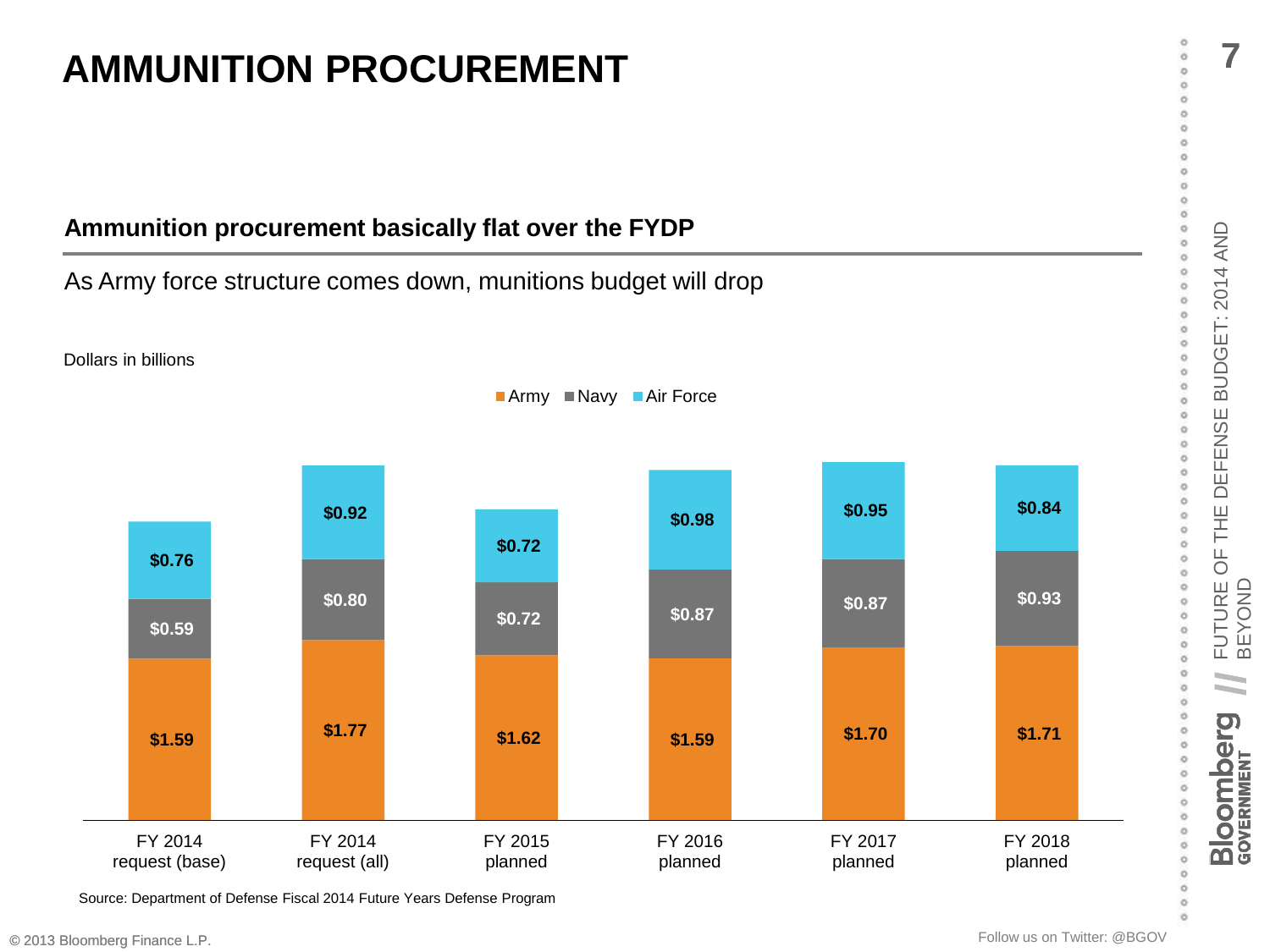$\circ$  $\circ$ 

> $\alpha$ ö

**8**

 $\circ$ 

FURNIFURE AND LOSERS IN DRAWDOWN<br>
Bloomberg Government did an extensive analysis of DOD policies, budgets and statements and<br>
reviewed major think-tank work. Analysis revealed strong consensus on likely winners and losers<br> Bloomberg Government did an extensive analysis of DOD policies, budgets and statements and reviewed major think-tank work. Analysis revealed strong consensus on likely winners and losers

# **Less Vulnerable to Cuts**

- » Special operations
- » Cybersecurity
- » Unmanned systems
- » Satellites
- » Space launch
- » Attack submarines
- » Non-nuclear bombers
- » Data analytics
- » IT services
- » Modeling and simulation
- » Maintenance fewer systems, retained longer

# **More Vulnerable to Cuts**

- » F-35 jet
- » Helicopters
- » Logistics support
- » Troop equipment
- » Transport/tactical vehicles
- » Aircraft carriers and supporting surface ships
- » Nuclear bombers
- » Strategic-level missile defense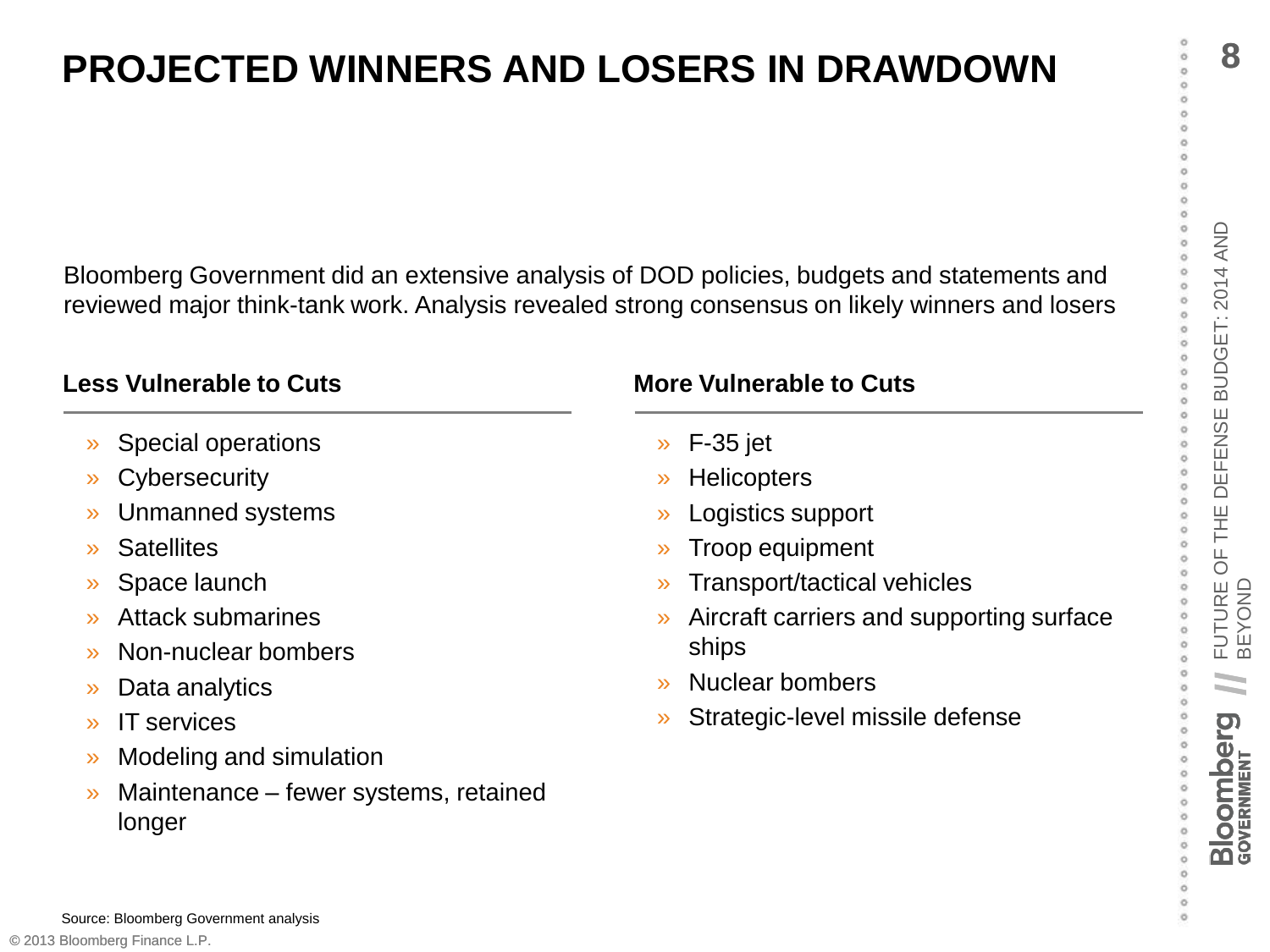# **Pentagon RDT&E plan may require adjustment to meet future requirements**

RDT&E would decline by 6.5 percent to \$64.6 billion in fiscal 2018 from \$69 billion in fiscal 2014



Source: Department of Defense Fiscal 2014 Future Years Defense Program

**9**

 $\circ$ 

**//**

**Bloomberg** 

 $\circ$  $\circ$  $\circ$ 

 $\circ$  $\circ$  $\circ$  $\circ$  $\circ$  $\rm ^{\circ}$  $\circ$ ö  $\circ$  $\circ$  $\circ$  $\circ$  $\alpha$ ö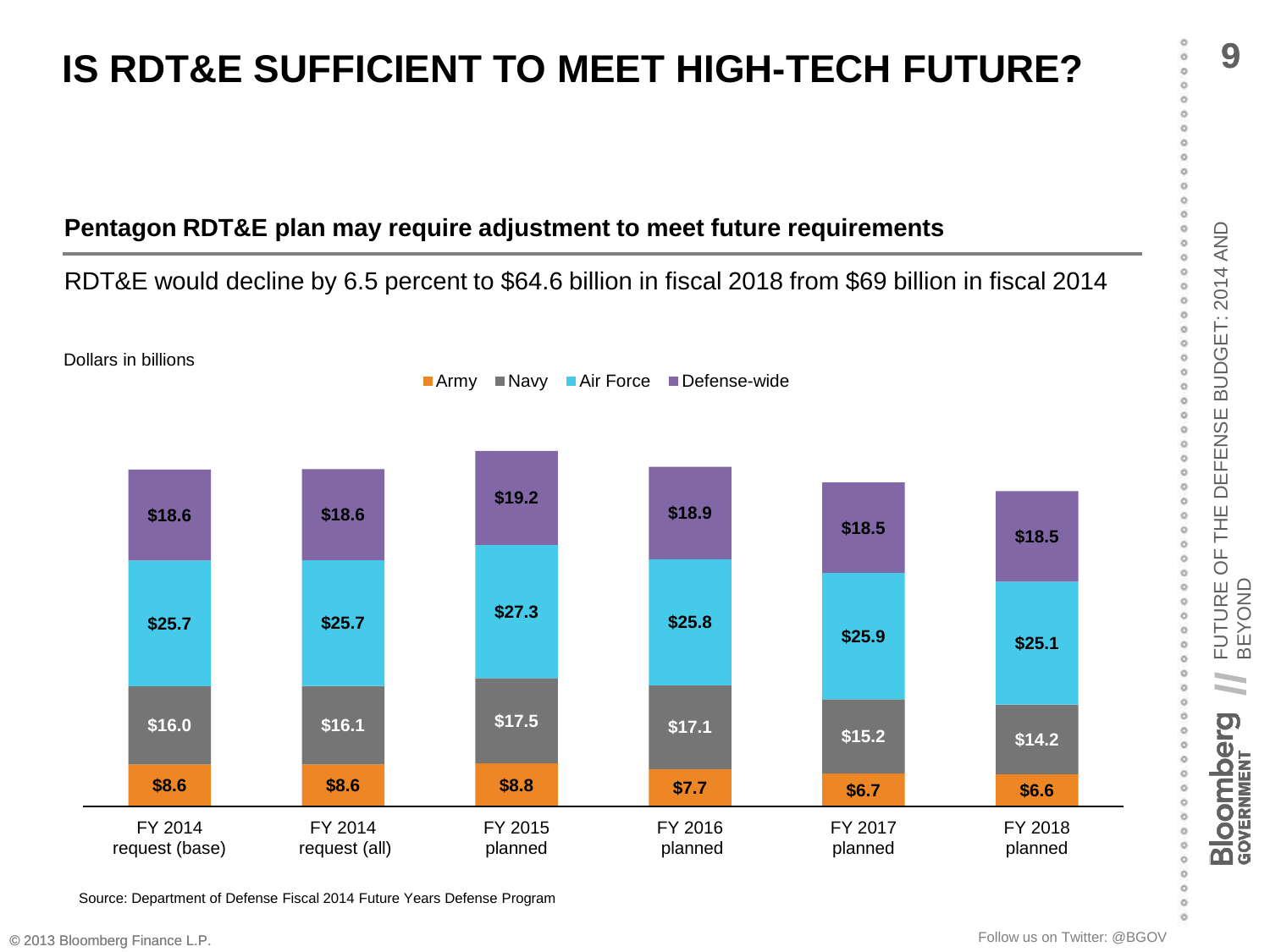# **MAJOR PROGRAMS WILL ADAPT TO LOWER CAPS**

# **Major Defense Acquisition Programs in the Selected Acquisition Reports**

The F-35 program has the largest share of the money during and after sequestration





Source: Department of Defense

Note: Acquisition funding includes both procurement and RDT&E. Program value doesn't reflect potential cuts from sequestration. KC-46A is the Air Force's aircraft refueling tanker, JLTV is the Joint Light Tactical Vehicle, and EELV is the Evolved Expendable Launch Vehicle

 $\circ$  $\circ$ o  $\circ$  $\alpha$ 

 $\circ$ 

**//**

 $\overline{\mathbf{Q}}$ 

**Bloomber**<br>GOVERNMENT

 $\circ$  $\circ$ 

ò ö  $\circ$ ö ö ö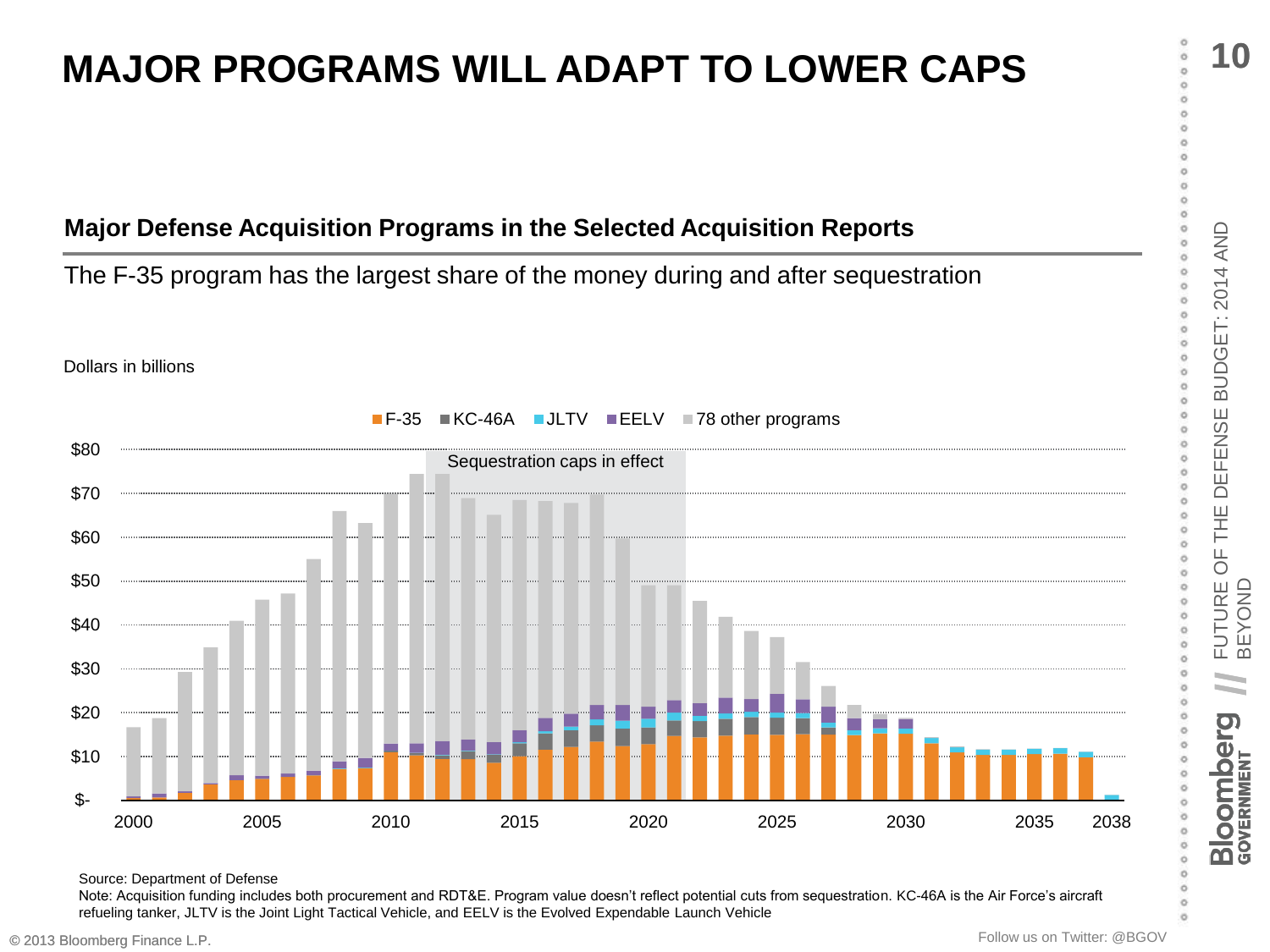ö ö ö ö **11**

# **The military services don't agree on how to respond to sequestration**

# **Air Force**

- » "When forced to make tough decisions, we will favor new capabilities over upgrades to our legacy forces"
- » "Significant erosion of our readiness in the near term"
- » "Renders pre-Milestone B programs unaffordable"
- » "May not generate sufficient funds to sustain depot activity with a positive balance"

# **Navy**

- » "Sequestration will compel us to forfeit long-term priorities to fund near-term readiness"
- **MILITARY LEADERS: MODERNIZATION ISN'T OPTIONAL?**<br>
The military services don't agree on how to respond to sequestration<br>
Air Force<br>
 "When forced to make tough decisions, we will favor new capabilities over upgrades to ou » "The maintenance backlog will continue to compound, eventually leaving Navy with insufficient aircraft available in inventory to meet deployment and training readiness objectives"

# **Army**

- » "An unprecedented challenge in delivering capability to Soldiers now and well into the future"
- » "The Army will assume significant risk in its aviation modernization efforts"
- » "Investment in the Army's seed corn for future capabilities… will also be significantly affected by sequestration-level reductions in fiscal 2014 and beyond"

Source: Oct. 23, 2013 testimony before the Subcommittee on Tactical Air and Land Forces Subcommittee of the House Armed Services Committee. [Air Force](http://docs.house.gov/meetings/AS/AS25/20131023/101416/HHRG-113-AS25-Wstate-LaPlanteW-20131023.pdf): Dr. William A. LaPlante and Lt. Gen. Michael R. Moeller. [Navy:](http://docs.house.gov/meetings/AS/AS25/20131023/101416/HHRG-113-AS25-Wstate-MyersA-20131023.pdf) Sean J. Stackley, Vice Admiral Allen G. Myers, Lt. Gen. Glenn M. Walters. [Army](http://docs.house.gov/meetings/AS/AS25/20131023/101416/HHRG-113-AS25-Wstate-BarclayIIIJ-20131023.pdf): Heidi Shyu and Lt. Gen. James O. Barclay III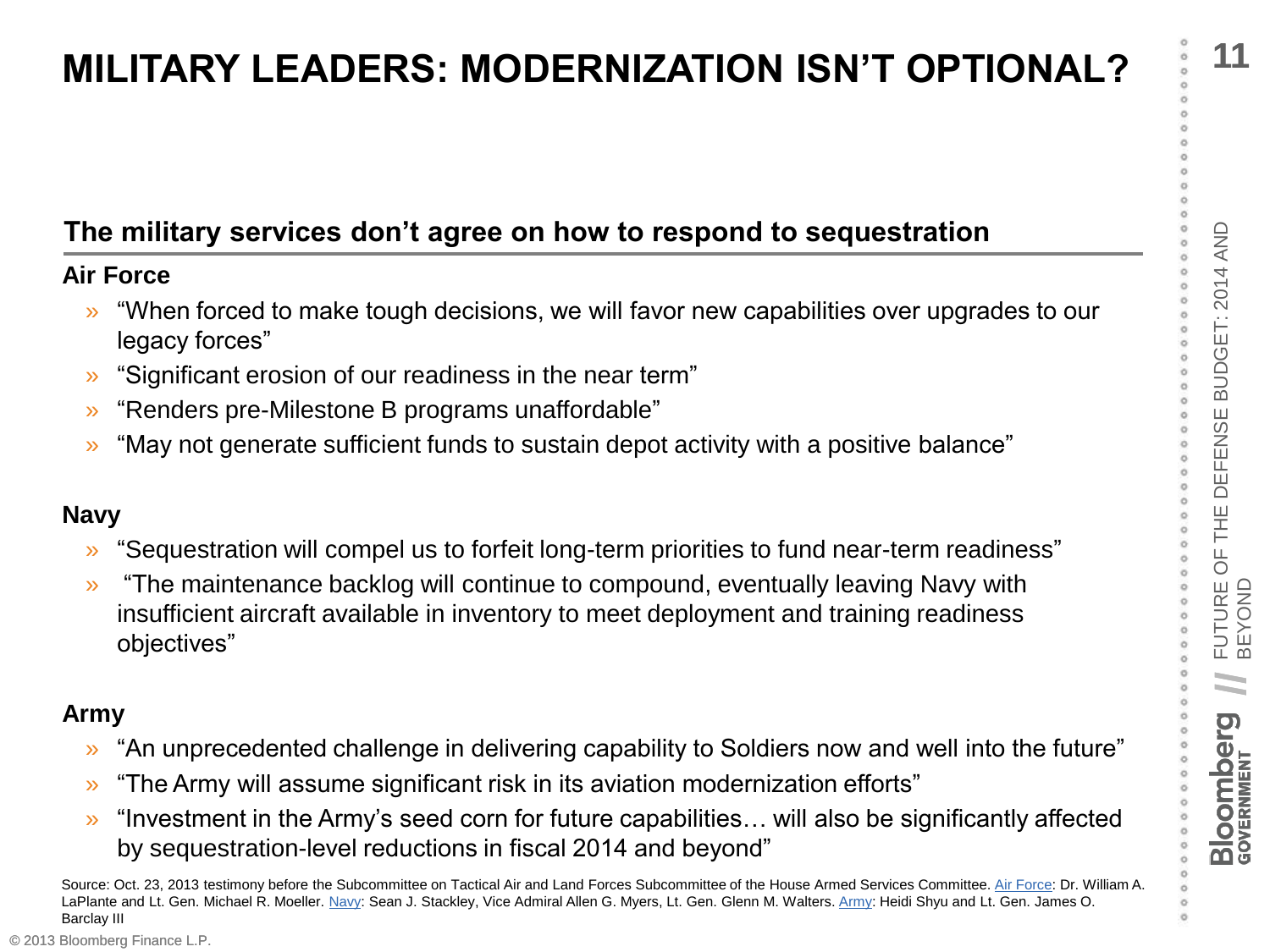# FURNATIONAL SALES PROSPECTS ARE REAL, BUT<br>
MAY NOT OFFSET U.S. DECLINE<br>
SEOV analysis is examining some of the largest international opportunities<br>
• Countries with high growth in military spending and military imports fro **MAY NOT OFFSET U.S. DECLINE**

# **BGOV analysis is examining some of the largest international opportunities**

- » Countries with high growth in military spending and military imports from the U.S.
	- Pakistan, Turkey, Kuwait, Canada, South Korea and Poland ([link\)](http://www.bgov.com/media/news/P6VHDbhdGetHmm2qt771uQ)
- » Individual procurement markets show different patterns
	- Fighter jets ([link](http://www.bgov.com/media/news/G1X9vxIq3WJTwR6mJkXwsw))
	- Armored vehicles ([link](http://www.bgov.com/media/news/Ql7wHdGLGJwdgHzLgdOb2w))
	- Helicopters ([link](http://www.bgov.com/news_item/g6qkjLut790jMtlzkQJWjA))
	- Defense logistics support in the Middle East and Southwest Asia is focused on getting out of Afghanistan as quickly as possible ([link\)](http://www.bgov.com/media/news/HePU3Hz7VxlOBbfUriuwzw)

# **Such international defense sales could help make up for U.S. decline, but…**

- » Eased export rules may not vastly increase addressable market size for most sectors
- International sales don't correlate with U.S. defense budgets
	- International F-35 sales would have increased anyway
	- Countries in Middle East are buying aircraft, missiles and missile defense
- » Sales will shift as U.S. commitments Japan, S. Korea become more like partnerships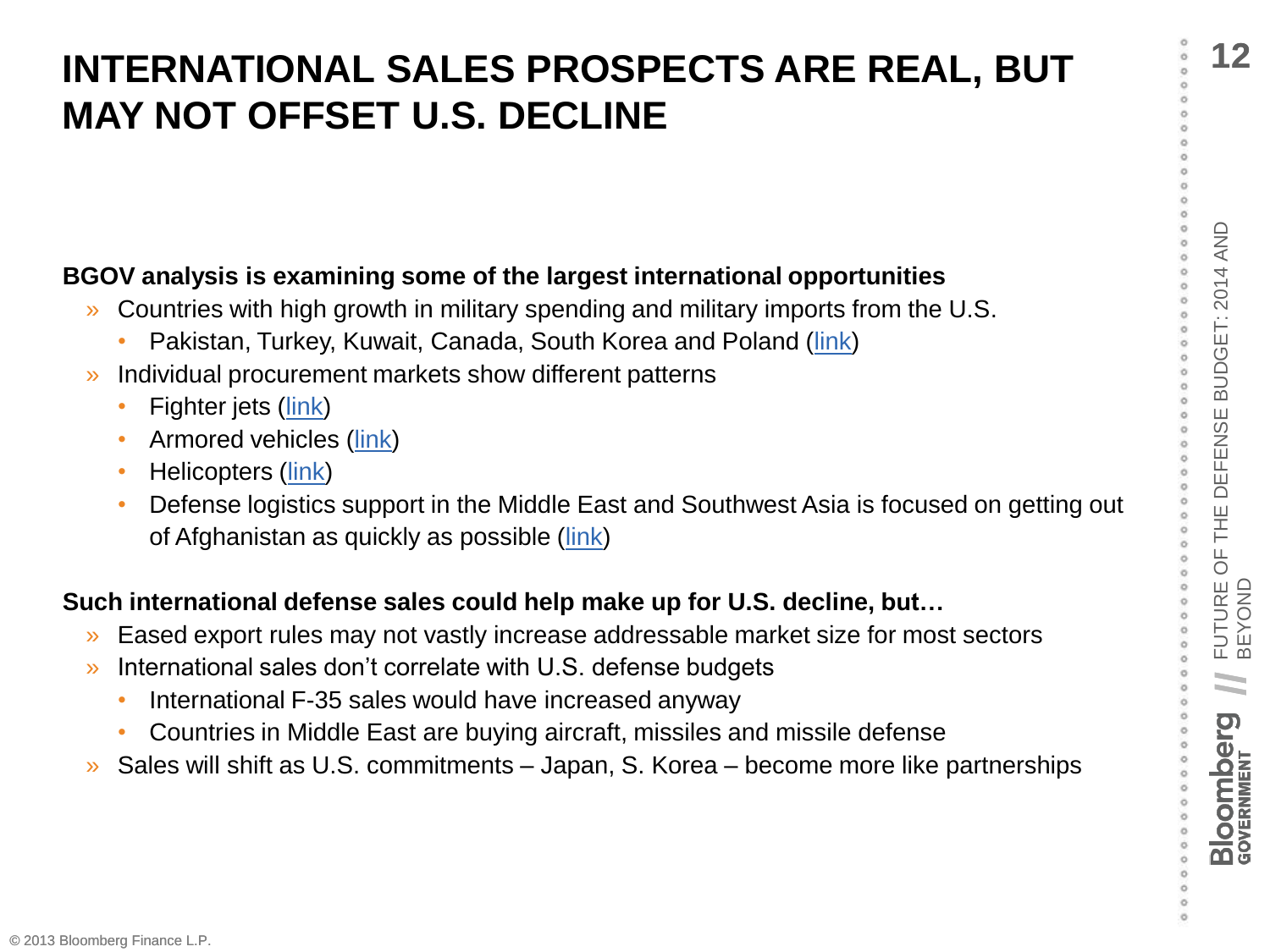

**Follow us on Twitter: @BGOV**

# **Bloomberg**<br>GOVERNMENT

 $\circ$  $\circ$  $\circ$  $\circ$  $\circ$  $\circ$ ö  $\circ$ 

**//**

<u>ල</u>

**Bloomber**<br>GOVERNMENT

 $\circ$  $\circ$  $\circ$  $\circ$ 

 $\circ$ 

 $\ddot{\circ}$  $\circ$  $\circ$  $\circ$  $\circ$ 

 $\circ$  $000$  $\circ$  $\circ$  $\circ$  $\circ$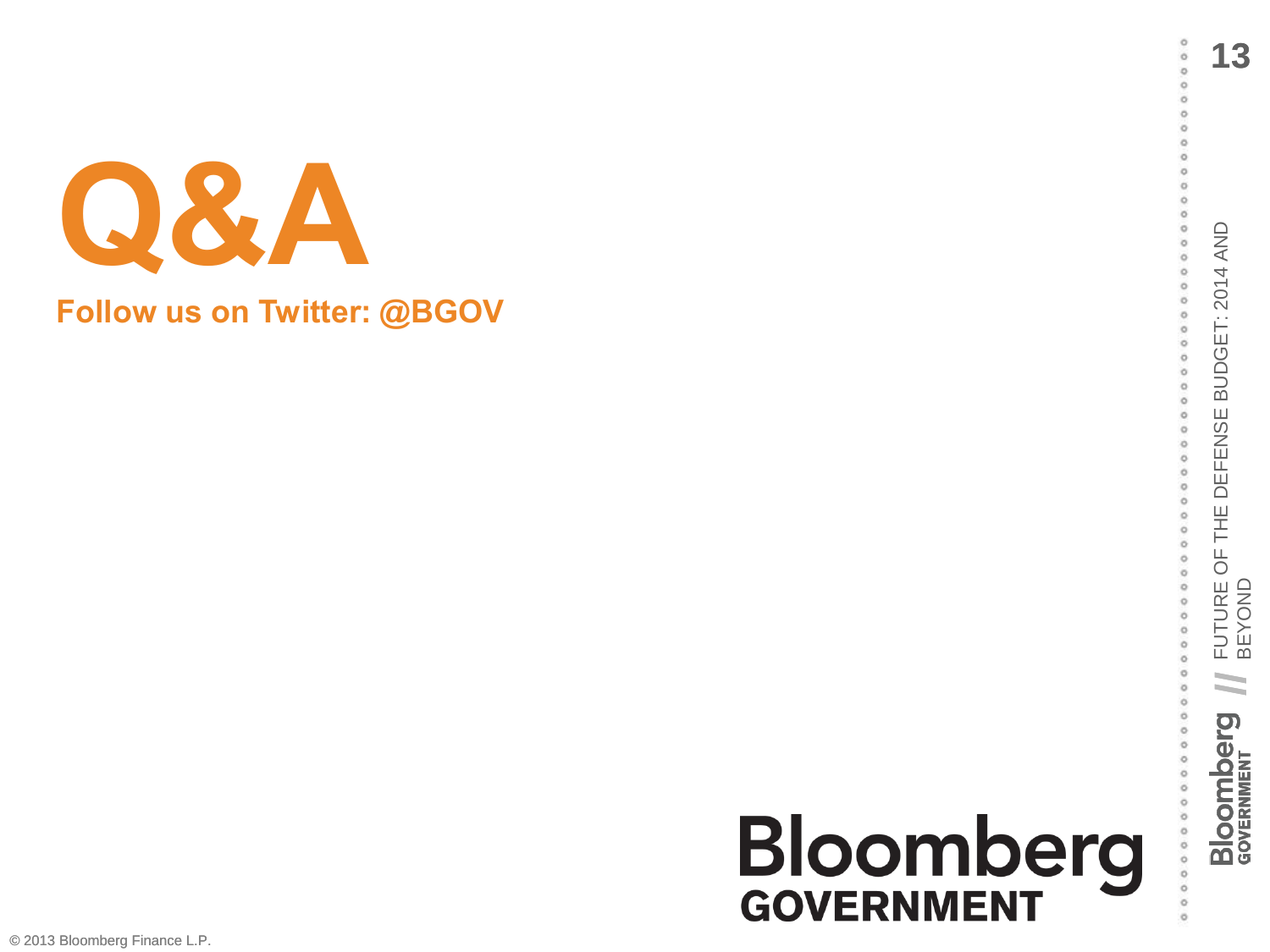

FROM THE ANALYSTS<br>
FROM THE AND ALYSTS<br>
FOR THE AND A SERIOR CONTINUES Analyst with Bloomberg Government, devinsory Subloomberg definess and<br>
for military equipment, and government contracting. He is a retired<br>
for militar [rlevinson5@bloomberg.net](mailto:rlevinson5@bloomberg.net) +1 202 416 3380 @levinsor Robert Levinson is a Senior Defense Analyst with Bloomberg Government, covering defense spending, sequestration, international sales opportunities for military equipment, and government contracting. He is a retired lieutenant colonel in the United States Air Force with more than 20 years of service. Prior to joining Bloomberg Government, Levinson worked for Booz Allen Hamilton as a strategic communications consultant and in government relations for the American Israel Public Affairs Committee. He has a bachelor's degree from the U.S. Air Force Academy and a master's from the University of California, San Diego.

 $\circ$  $\circ$ 

 $\circ$ Ö  $\circ$ ö